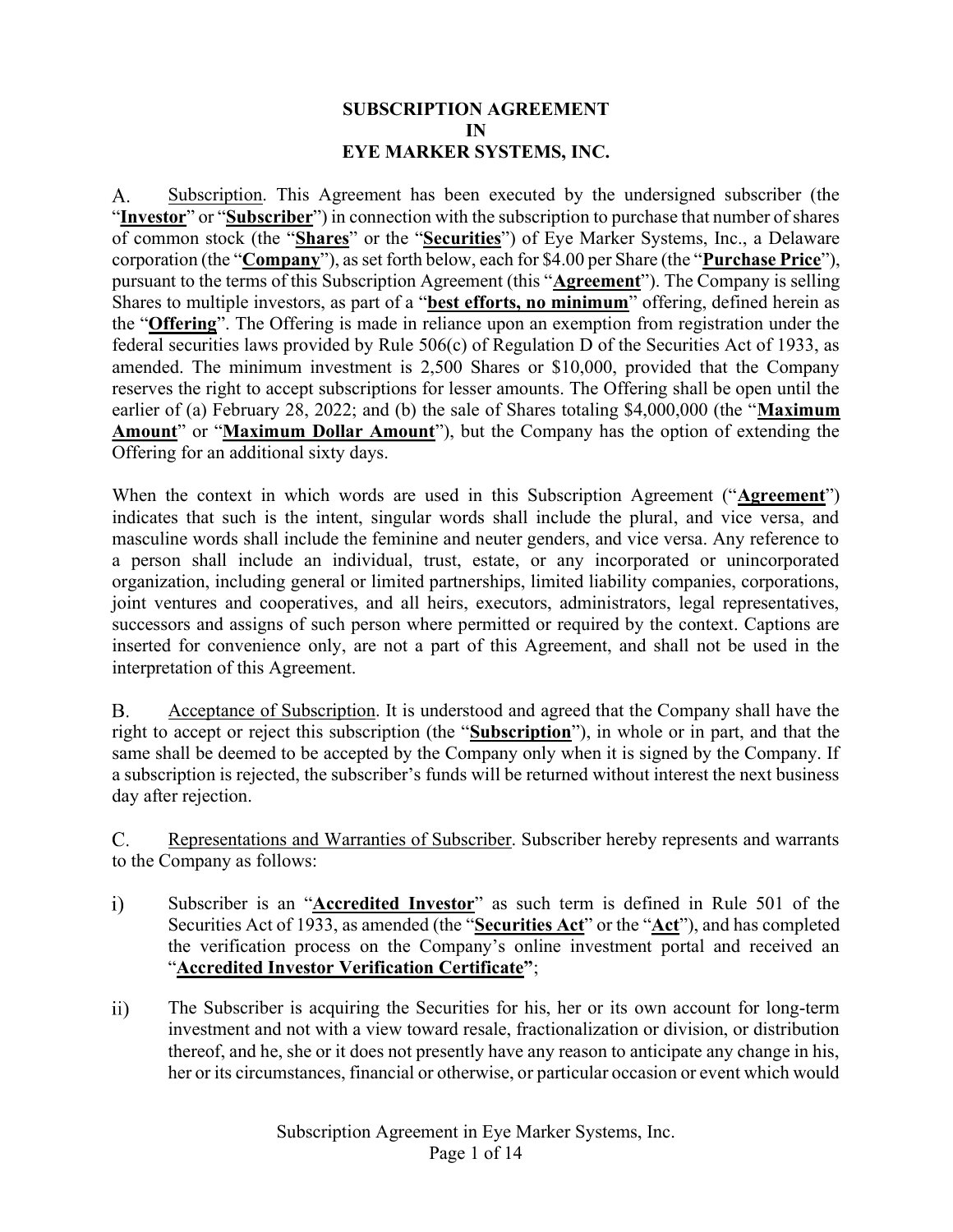necessitate or require his, her or its sale or distribution of the Securities. No one other than the Subscriber has any beneficial interest in said securities. No person has made to the Subscriber any written or oral representations:  $(x)$  that any person will resell or repurchase any of the Securities; (y) that any person will refund the purchase price of any of the Securities, or (z) as to the future price or value of any of the Securities;

- $\overline{iii}$ Subscriber has received no representations or warranties from the Company, or its affiliates, employees or agents regarding the Securities or suitability of an investment in the Securities or the Company other than those set forth herein;
- Subscriber is able to bear the economic risk of the investment in the Securities and  $iv)$ Subscriber has sufficient net worth to sustain a loss of Subscriber's entire investment in the Company without economic hardship if such a loss should occur;
- $V)$ Subscriber has had an opportunity to inspect relevant documents relating to the organization and operations of the Company. Subscriber acknowledges that all documents, records and books pertaining to this investment which Subscriber has requested have been made available for inspection by Subscriber and Subscriber's attorney, accountant or other adviser(s);
- Subscriber has had an opportunity to ask questions of and receive satisfactory answers from  $\rm vi)$ the Company, or any person or persons acting on behalf of the Company, concerning the terms and conditions of this investment and the Offering and the Securities, and all such questions have been answered to the full satisfaction of Subscriber. The Company has not supplied Subscriber any information for investment purposes other than as contained in this Agreement and the attachments hereto, and Subscriber is relying on its own investigation and evaluation of the Company and the Securities in making an investment hereunder and not on any other information whatsoever, including, but not limited to, any presentations or other materials, other than this Agreement and the attachments, provided to the Subscriber by the Company;
- The Subscriber recognizes that the investment herein is a speculative venture and that the vii) total amount of funds tendered to purchase Securities is placed at the risk of the business and may be completely lost. The purchase of Securities as an investment involves special risks;
- viii) The Subscriber: (i) if a natural person, represents that the Subscriber has reached the age of 21 and has full authority, legal capacity and competence to enter into, execute and deliver this Agreement and all other related agreements or certificates and to take all actions required pursuant hereto and thereto and to carry out the provisions hereof and thereof, or (ii) if a corporation, partnership, or limited liability company or partnership, or association, joint stock company, trust, unincorporated organization or other entity, represents that such entity was not formed for the specific purpose of acquiring the Securities and such entity is duly organized, validly existing and in good standing under the laws of the state of its organization. Any individual executing this Agreement on behalf of an entity has authority to act on behalf of such entity and has been duly and properly authorized to sign this Agreement on behalf of such entity, provided further that such entity has validly authorized

Subscription Agreement in Eye Marker Systems, Inc. Page 2 of 14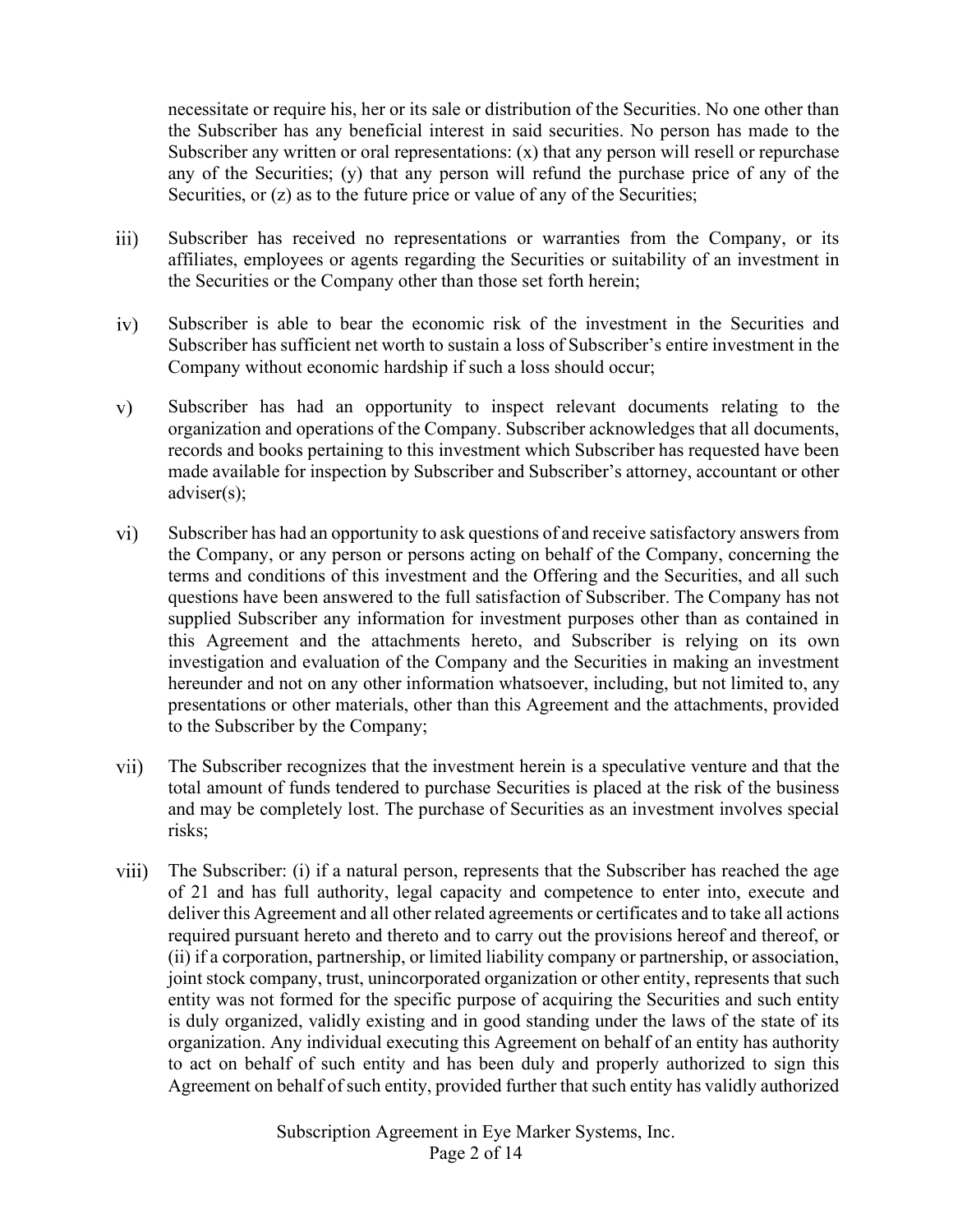and approved such entity's entry into this Agreement and the transactions contemplated herein;

- $ix)$ Subscriber acknowledges and is aware of the following:
	- (1) There are substantial restrictions on the transferability of the Securities; the Securities will not be, and investors in the Company have no right to require that the Securities be registered under the Securities Act; there may not be any public market for the Securities; Subscriber may have to hold the Securities indefinitely and it may not be possible for Subscriber to liquidate Subscriber's investment in the Company. Subscriber agrees that the Securities shall not be sold, transferred, pledged or hypothecated unless such sale is exempt from registration under the Securities Act. Subscriber also acknowledges that Subscriber shall be responsible for compliance with all conditions on transfer imposed by any blue sky or securities law administrator and for any expenses incurred by the Company for legal or accounting services in connection with reviewing a proposed transfer;
	- (2) No federal or state agency has made any finding or determination as to the fairness of the Offering of the Securities for investment or any recommendation or endorsement of the Securities;
	- (3) The Securities have not been approved or registered under any Blue Sky law or with any State Securities Division, and as such, there may be restrictions on the sale or transfer of such Securities under State law; and
	- (4) The purchase of Securities under this Subscription Agreement is expressly conditioned upon the exemption from qualification of the offer and sale of the Securities from applicable Federal, state and provincial securities laws. The Company shall not be required to qualify this transaction under the securities laws of any jurisdiction and, should qualification be necessary, the Company shall be released from any and all obligations to maintain its offer, and may rescind any sale contracted, in the jurisdiction; provided, however, that upon any such rescission, the Company shall promptly return to Subscriber all funds received by the Company from the Subscriber prior to such rescission.
- The Subscriber has carefully considered and has, to the extent he, she or it believes such  $\mathbf{x})$ discussion is necessary, discussed with his, her or its professional, legal, tax and financial advisors, the suitability of an investment in the Securities for his, her or its particular tax and financial situation and the Subscriber and his, her or its advisers, if such advisors were deemed necessary, have determined that the Securities are a suitable investment for him, her or it;
- $xi)$ The Subscriber has, or promptly will, provide the Company documents allowing the Company to verify its "**accredited investor**" status as required by Rule  $506(c)$ . Rule  $506(c)$ of Regulation D under the Securities Act permits a company offering securities to investors in a private offering to solicit and advertise that offering to the general public, provided that: (i) the company only sells the securities to "**accredited investors**," as defined by the

Subscription Agreement in Eye Marker Systems, Inc. Page 3 of 14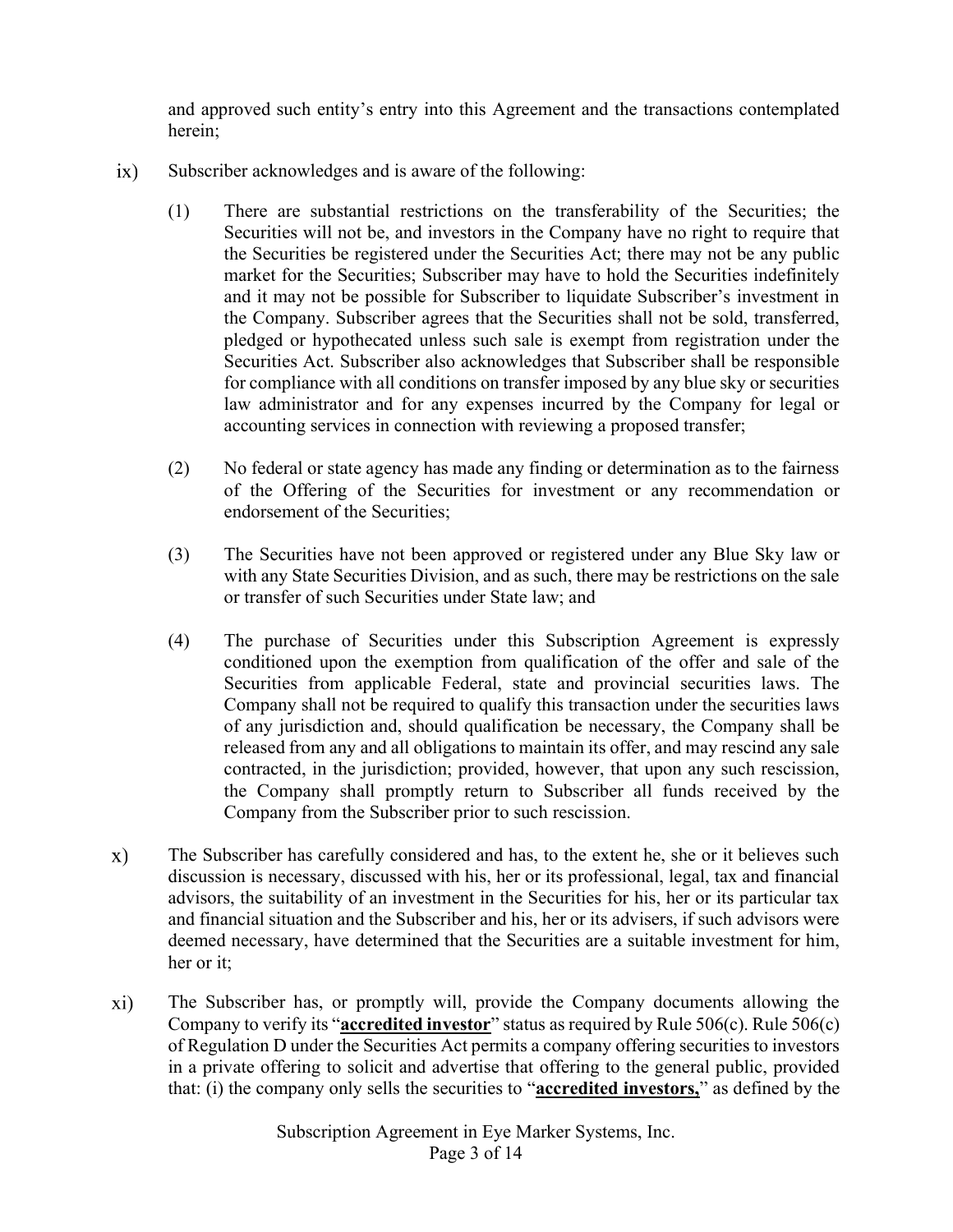Securities and Exchange Commission ("SEC"); (ii) the company takes "reasonable steps" to verify that all those purchasers meet the SEC's accredited investor requirements; and (iii) the offering meets the other applicable requirements of Rule 506. Accordingly, the Subscriber acknowledges that, to the extent applicable, the Company will seek to comply with Rule 506(c) of Regulation D and any rules, regulations, forms, instructions or other guidance issued in connection therewith (the "Rule 506(c) Provisions"). In furtherance of these efforts, the Subscriber agrees to promptly deliver any additional documentation or information, and updates thereto as applicable, which the Company may request in order to comply with the Rule 506(c) Provisions, including without limitation, tax returns and/or a certification from a U.S. licensed attorney or certified public accountant that the Subscriber is an "accredited investor" as that term is defined in Rule 501 of Regulation  $\mathbf{D}$ :

- The Subscriber (i) has at least five years' investment experience in investments similar to xii) the Securities, (ii) has adequate means of providing for its current financial needs and possible personal contingencies and does not have a need for liquidity of this investment in the Securities for the foreseeable future; (iii) can afford (a) to hold the Securities for an indefinite period of time; and (b) to sustain a complete loss of the entire amount of the purchase price for the Securities; (iv) has not made an overall commitment to investments which are not readily marketable which is disproportionate so as to cause such overall commitment to become excessive, and v) is fully aware that the purchase of the Securities is a high risk investment;
- The Subscriber understands that the Securities are being offered and sold to him, her, or it xiii) in reliance on specific exemptions from or non-application of the registration requirements of federal and state securities laws and that the Company is relying upon the truth and accuracy of the representations, warranties, agreements, acknowledgments and understandings of the Subscriber set forth herein in order to determine the applicability of such exemptions and the suitability of the Subscriber to acquire the Securities. All information which the Subscriber has provided to the Company concerning the Subscriber's financial position and knowledge of financial and business matters is correct and complete as of the date hereof, and if there should be any material change in such information prior to acceptance of this Agreement by the Company, the Subscriber will immediately provide the Company with such information;
- $\dot{x}$ iv) The Subscriber has not agreed to act with any of the other investors for the purpose of acquiring, holding, voting or disposing of the Securities purchased hereunder for purposes of Section 13(d) under the Securities Exchange Act of 1934, as amended, and the Subscriber is acting independently with respect to its investment in the Securities;
- XV) The Subscriber is a bona fide resident or operates its principal place of business as set forth on the signature page hereof;
- The Subscriber confirms and certifies that: xvi)
	- (a) Subscriber is in receipt of and has carefully read and reviewed and understands:

Subscription Agreement in Eye Marker Systems, Inc. Page 4 of 14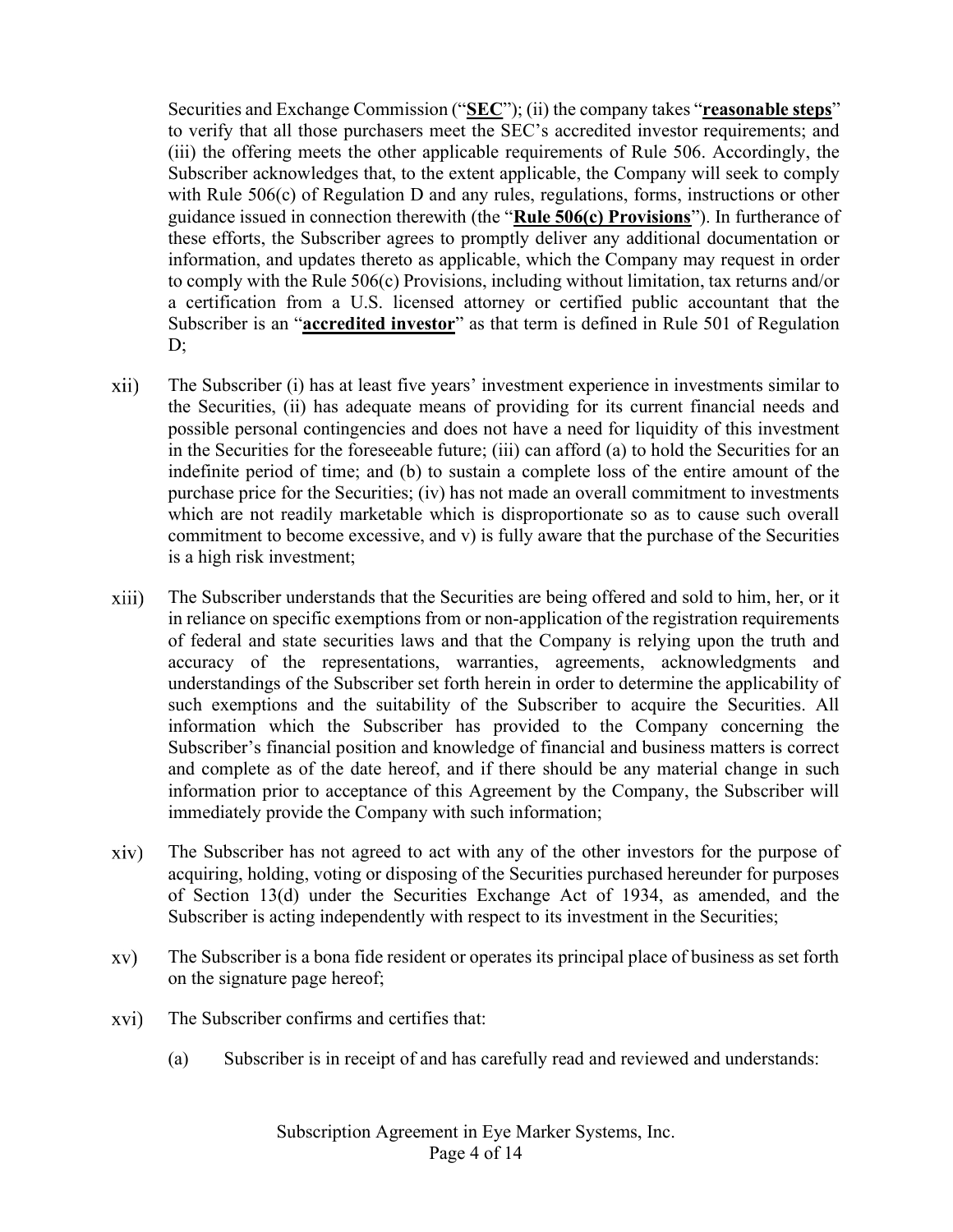- (i) the Private Placement Memorandum (the " $PPM$ "), to which this Subscription Agreement is attached as Exhibit A;
- (ii) the Bad Actor Questionnaire (the "Questionnaire"), attached to the PPM as Exhibit B; and
- (iii) the Information for Residents of Certain States, attached to the PPM as Exhibit C, for the state in which the Subscriber resides.
- (b) The Subscription hereunder is irrevocable by Subscriber, and, except as required by law, Subscriber is not entitled to cancel, terminate or revoke this Agreement or any agreements of Subscriber hereunder.
- (c) No federal or state agency has made any findings or determination as to the fairness of the terms of this Offering for investment purposes; or any recommendations or endorsements of the Securities.
- (d) No person or entity acting on behalf, or under the authority, of Subscriber is or will be entitled to any broker's, finder's or similar fee or commission in connection with this subscription.
- (e) THIS SUBSCRIPTION DOES NOT CONSTITUTE AN OFFER OR SOLICITATION IN ANY STATE OR JURISDICTION IN WHICH SUCH AN OFFER OR SOLICITATION IS NOT PERMITTED UNDER APPLICABLE LAW OR TO ANY FIRM OR INDIVIDUAL THAT DOES NOT POSSESS THE QUALIFICATIONS PRESCRIBED IN THIS SUBSCRIPTION.
- The Subscriber expressly represents and warrants to the Company that before executing this Agreement, he, she or it has fully informed itself, himself or herself of the terms, contents, conditions and effects of this Agreement;
- xviii) The Subscriber confirms and acknowledges that the amount of securities Subscriber is purchasing or committing to purchase in the Offering represents less than 10% of its (or, if applicable, jointly with spouse, their) net worth;
- $xix)$ The Subscriber confirms and acknowledges that the Subscriber is not borrowing any of the funds used to purchase Securities in the Offering;
- $XX)$ The Subscriber acknowledges that he, she or it has prior investment experience, including without limitation, investments in non-listed and non-registered securities;
- xxi) The amounts invested by the Subscriber in the Offering were not and are not directly or indirectly derived from activities that contravene federal, state or international laws and regulations, including anti-money laundering laws and regulations. Federal regulations and Executive Orders administered by the Office of Foreign Assets Control ("OFAC") prohibit, among other things, the engagement in transactions with, and the provision of services to, certain foreign countries, territories, entities and individuals. The lists of OFAC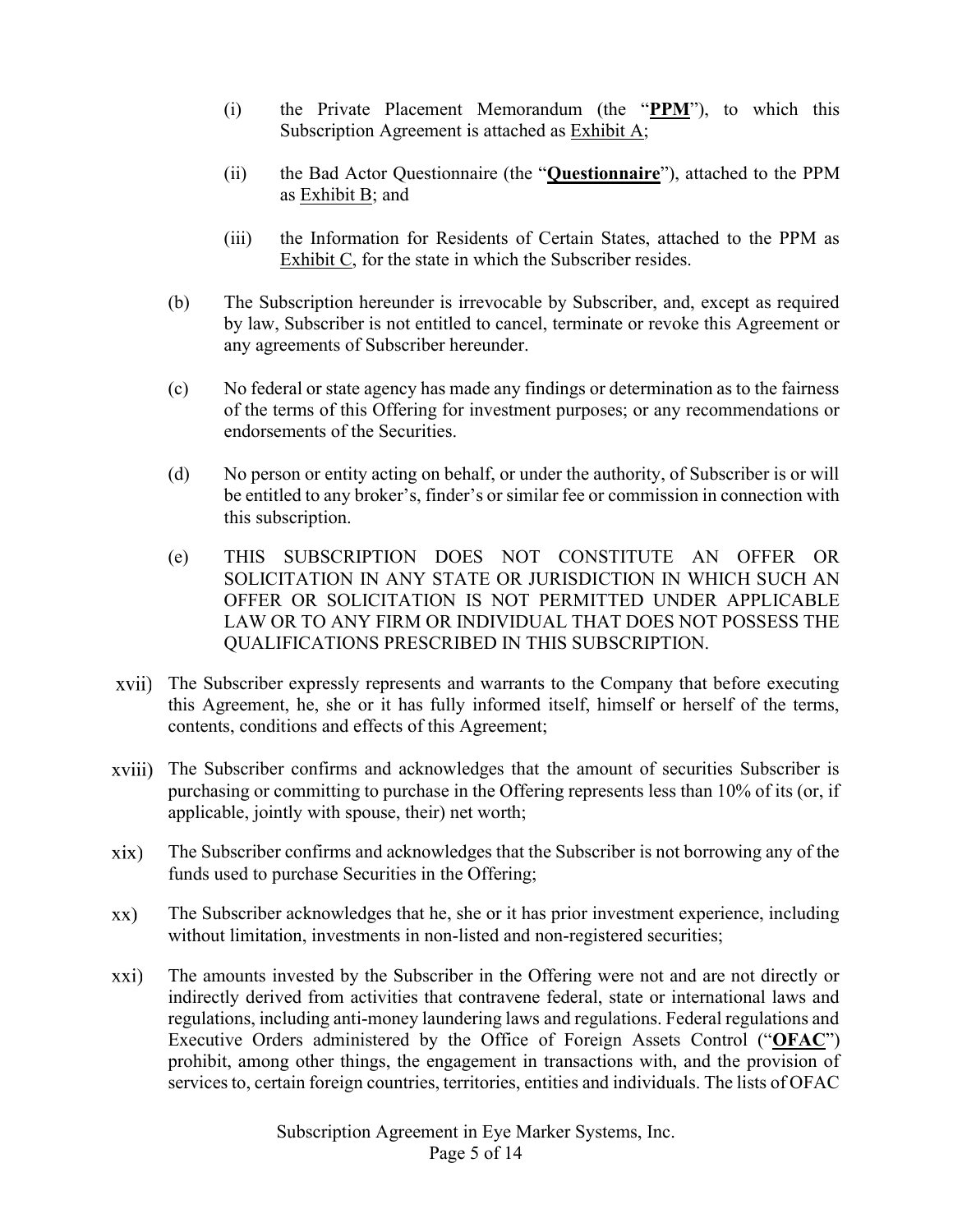prohibited countries, territories, persons and entities can be found on the OFAC website at http://www.treas.gov/ofac. In addition, the programs administered by OFAC (the "OFAC Programs") prohibit dealing with individuals<sup>1</sup> or entities in certain countries regardless of whether such individuals or entities appear on the OFAC lists;

- The Subscriber certifies, under penalty of perjury, (i) that the social security or Tax xxii) Identification Number set forth herein is true, correct and complete, and (ii) that the Subscriber is not subject to backup withholding under section  $3406(a)(1)(c)$  of the Internal Revenue Code, as amended (the "Code") either because the Subscriber has not been notified that the Subscriber is subject to such backup withholding as a result of a failure to report all interest or dividends, or the Internal Revenue Service has notified the Subscriber that the Subscriber is no longer subject to backup withholding;
- $xxiii)$  To the best of the Subscriber's knowledge, none of: (1) the Subscriber; (2) any person controlling or controlled by the Subscriber; (3) if the Subscriber is a privately-held entity, any person having a beneficial interest in the Subscriber; or (4) any person for whom the Subscriber is acting as agent or nominee in connection with this investment is a country, territory, individual or entity named on an OFAC list, or a person or entity prohibited under the OFAC Programs. The Subscriber understands and acknowledges that the Company may not accept any amounts from a prospective investor if such prospective investor cannot make the representation set forth in the preceding paragraph. The Subscriber agrees to promptly notify the Company if the Subscriber becomes aware of any change in the information set forth in these representations. The Subscriber understands and acknowledges that, by law, the Company may be obligated to "freeze the account" of the Subscriber, either by prohibiting additional subscriptions from the Subscriber, declining any redemption requests and/or segregating the assets in the account in compliance with governmental regulations, and may also be required to report such action and to disclose the Subscriber's identity to OFAC. The Subscriber further acknowledges that the Company may, by written notice to the Subscriber, suspend the redemption rights, if any, of the Subscriber if the Company reasonably deems it necessary to do so to comply with antimoney laundering regulations applicable to the Company, its Subsidiaries, or any of the Company's other service providers. These individuals include specially designated nationals, specially designated narcotics traffickers and other parties subject to OFAC sanctions and embargo programs;
- To the best of the Subscriber's knowledge, none of: (1) the Subscriber; (2) any person  $xxiv)$ controlling or controlled by the Subscriber; (3) if the Subscriber is a privately-held entity, any person having a beneficial interest in the Subscriber; or (4) any person for whom the Subscriber is acting as agent or nominee in connection with this investment is a senior

<sup>&</sup>lt;sup>1</sup> These individuals include specially designated nationals, specially designated narcotics traffickers and other parties subject to OFAC sanctions and embargo programs.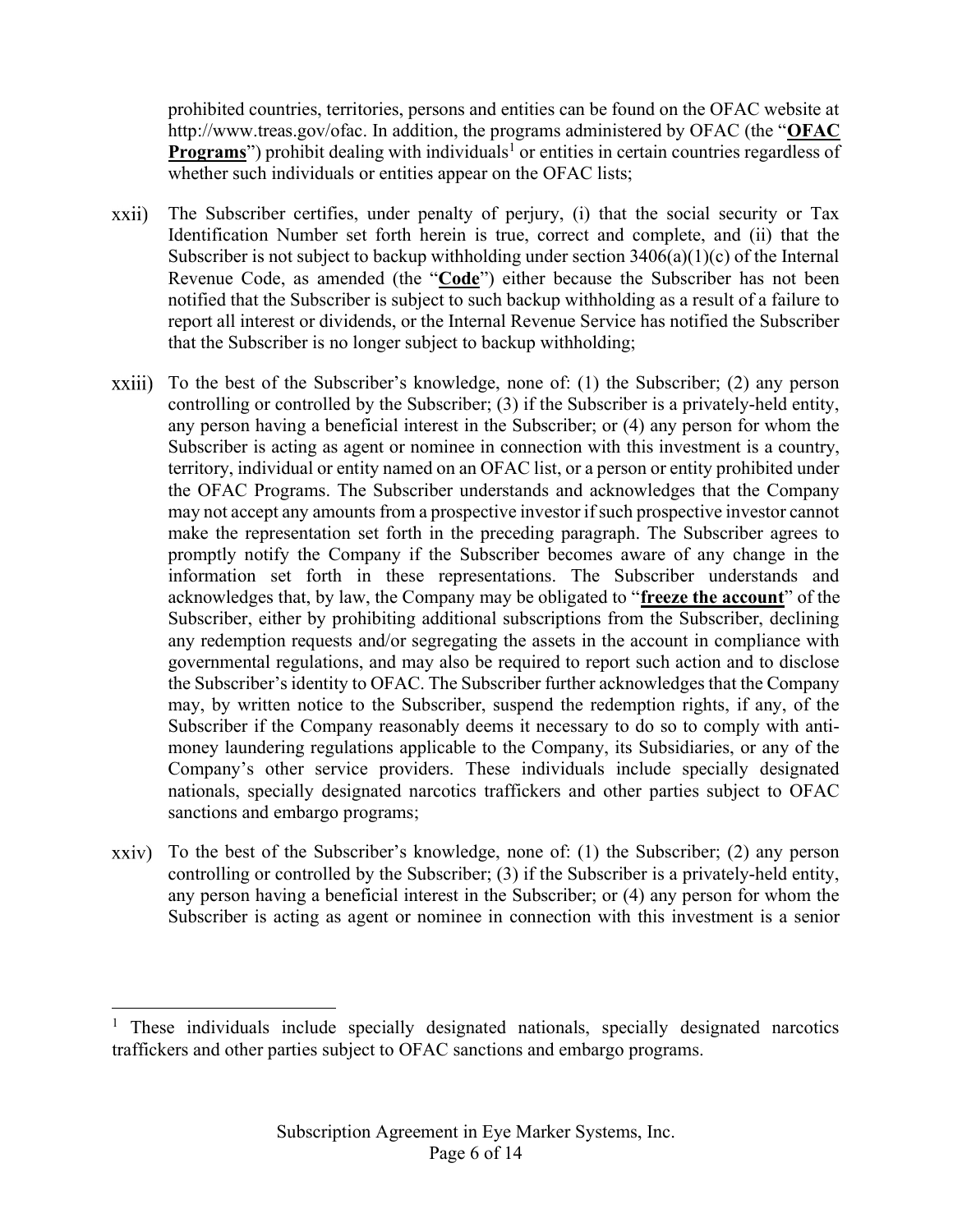foreign political figure,<sup>2</sup> or any immediate family<sup>3</sup> member or close associate<sup>4</sup> of a senior foreign political figure, as such terms are defined in the footnotes below; and

If the Subscriber is affiliated with a non-U.S. banking institution (a "Foreign Bank"), or XXV) if the Subscriber receives deposits from, makes payments on behalf of, or handles other financial transactions related to a Foreign Bank, the Subscriber represents and warrants to the Company that: (1) the Foreign Bank has a fixed address, other than solely an electronic address, in a country in which the Foreign Bank is authorized to conduct banking activities; (2) the Foreign Bank maintains operating records related to its banking activities; (3) the Foreign Bank is subject to inspection by the banking authority that licensed the Foreign Bank to conduct banking activities; and (4) the Foreign Bank does not provide banking services to any other Foreign Bank that does not have a physical presence in any country and that is not a regulated affiliate.

D. Indemnification. Subscriber acknowledges that Subscriber understands the meaning and legal consequences of the representations and warranties in paragraph C hereof, and Subscriber hereby agrees to indemnify and hold harmless the Company, and its officers, directors, employees, managers, members, and agents, including, without limitation, (a) any person or entity that is an officer, director, member, partner or shareholder in any such party, or any person or entity that, directly or indirectly through one or more limited liability companies, partnerships or other entities, is an officer, director, member, partner or shareholder in any such party (each a "Constituent Member"), (b) any person who serves as an advisor or consultant to the Company, including legal counsel, and (c) each other person, if any, who controls or is controlled by any thereof within the meaning of Section 15 of the Securities Act (each an "Indemnitee"), against any and all loss, liability, claim, damage, cost and expense whatsoever (including, but not limited to, legal fees and disbursements and any and all other expenses whatsoever reasonably incurred in investigating, preparing for or defending against any litigation, arbitration proceeding, or other action or proceeding, commenced or threatened, or any claim whatsoever) arising out of or in connection with, or based upon or resulting from, (i) any false representation or warranty or breach or failure by the Subscriber to comply with any covenant or agreement made by the Subscriber in this Subscription Agreement or the Exhibits hereto or in any other document furnished by the Subscriber to any of the foregoing in connection with this transaction or (ii) any action for securities law violations instituted by the Subscriber which is finally resolved by judgment against the Subscriber. Notwithstanding the foregoing, however, no representation, warranty, acknowledgment or agreement made herein by Subscriber shall in any manner be deemed to constitute a waiver of any rights granted to Subscriber under federal or state securities laws. The representations and warranties set forth herein shall survive the date upon which the Subscriber

<sup>&</sup>lt;sup>2</sup> A "senior foreign political figure" is defined as a senior official in the executive, legislative, administrative, military or judicial branches of a foreign government (whether elected or not), a senior official of a major foreign political party, or a senior executive of a foreign government-owned corporation. In addition, a "senior foreign political figure" includes any corporation, business or other entity that has been formed by, or for the benefit of, a senior foreign political figure.

<sup>&</sup>lt;sup>3</sup> "Immediate family" of a senior foreign political figure typically includes the figure's parents, siblings, spouse, children and in-laws.

<sup>&</sup>lt;sup>4</sup> A "close associate" of a senior foreign political figure is a person who is widely and publicly known to maintain an unusually close relationship with the senior foreign political figure, and includes a person who is in a position to conduct substantial domestic and international financial transactions on behalf of the senior foreign political figure.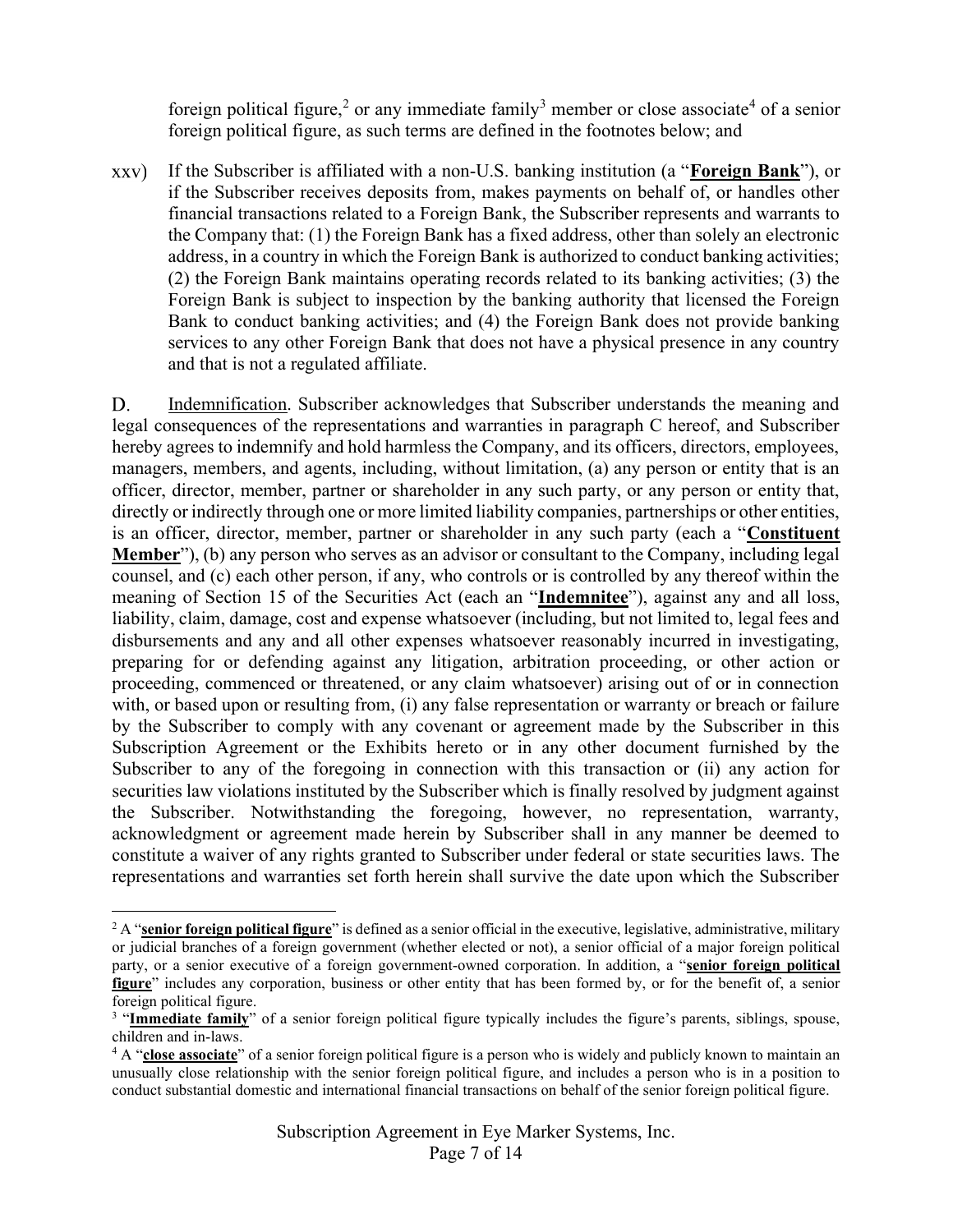becomes a shareholder of the Company and/or the date of this Agreement in the event the Company does not accept the Subscriber's subscription. No representation, warranty or covenant in this Agreement, nor any Exhibit hereto, contains any untrue statement of a material fact, or omits to state a material fact necessary to make the statements contained therein, in light of the circumstances under which they were or are to be made, not misleading.

E. Compliance with Securities Laws. Subscriber understands and agrees that a legend has been or will be placed on any certificate(s) or other document(s) evidencing the Securities in substantially the following form:

> "THE SECURITIES REPRESENTED BY THIS CERTIFICATE HAVE NOT BEEN REGISTERED UNDER THE SECURITIES ACT OF 1933 OR ANY STATE SECURITIES ACT. THE SECURITIES HAVE BEEN ACQUIRED FOR INVESTMENT AND MAY NOT BE SOLD, TRANSFERRED, PLEDGED OR HYPOTHECATED UNLESS (I) THEY SHALL HAVE BEEN REGISTERED UNDER THE SECURITIES ACT OF 1933 AND ANY APPLICABLE STATE SECURITIES ACT, OR (II) THE COMPANY SHALL HAVE BEEN FURNISHED WITH AN OPINION OF COUNSEL, SATISFACTORY TO COUNSEL FOR THE COMPANY, THAT REGISTRATION IS NOT REQUIRED UNDER ANY SUCH ACTS."

 $F_{\cdot}$ Confidentiality. Subscriber agrees to maintain in confidence all information furnished by the Company or its agents that may be deemed to be material nonpublic information, including, but not limited to the fact that the Offering of the Shares are being made and the terms and conditions of this Offering and the Shares.

Entire Agreement. This Subscription and the Exhibits hereto are the entire and fully G. integrated agreement of the parties regarding the subject matter hereof, and there are no oral representations, warranties, agreements, or promises pertaining to this Subscription or the Securities.

Construction. The parties acknowledge that each of them has had the benefit of legal Н. counsel of its own choice and has been afforded an opportunity to review this Agreement with its legal counsel and that this Agreement shall be construed as if jointly drafted by the parties hereto.

Construction of Terms. As used in this Agreement, the terms "herein," "herewith," Ι. "hereof" and "hereunder" are references to this Agreement, taken as a whole; the term "includes" or "including" shall mean "including, without limitation;" the word "or" is not exclusive; and references to a "Section," "subsection," "clause," "Exhibit," "Appendix," "Schedule," "Annex" or "Attachment" shall mean a Section, subsection, clause, Exhibit, Appendix, Schedule, Annex or Attachment of this Agreement, as the case may be, unless in any such case the context requires otherwise. Exhibits, Appendices, Schedules, Annexes or Attachments to any document shall be deemed incorporated by reference in such document. All references to or definitions of any agreement, instrument or other document (a) shall include all documents, instruments or agreements issued or executed in replacement thereof, and (b) except as otherwise expressly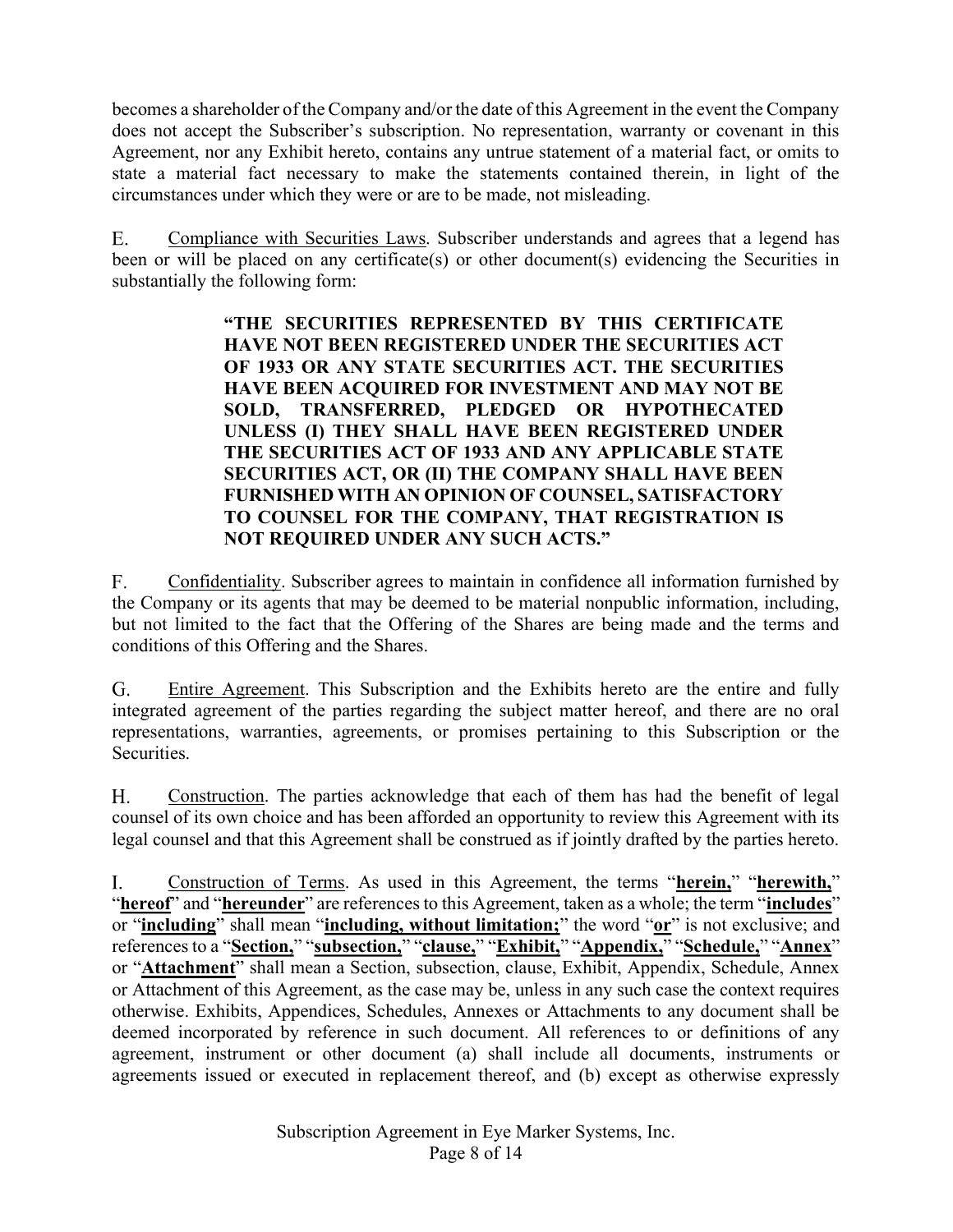provided, shall mean such agreement, instrument or document, or replacement or predecessor thereto, as modified, amended, supplemented and restated through the date as of which such reference is made.

Effect of Facsimile and Photocopied Signatures. This Agreement may be executed in J. several counterparts, each of which is an original. It shall not be necessary in making proof of this Agreement or any counterpart hereof to produce or account for any of the other counterparts. A copy of this Agreement signed by one party and (a) faxed to another party or (b) scanned and emailed to another party, shall be deemed to have been executed and delivered by the signing party as though an original. A photocopy or PDF of this Agreement shall be effective as an original for all purposes.

K. Severability. The holding of any provision of this Subscription Agreement to be invalid or unenforceable by a court of competent jurisdiction shall not affect any other provision of this Subscription Agreement, which shall remain in full force and effect.

Applicable Law. This Agreement shall be construed in accordance with and governed by L. the laws of the State of Delaware, excluding any provision of this Agreement which would require the use of the laws of any other jurisdiction.

M. Collection of Personal Information. The Subscriber (on its own behalf and, if applicable, on behalf of any person for whose benefit the Subscriber is subscribing) acknowledges and consents to the fact the Company is collecting the Subscriber's (and any beneficial purchaser's) personal information pursuant to this Agreement. The Subscriber (on its own behalf and, if applicable, on behalf of any person for whose benefit the Subscriber is subscribing) acknowledges and consents to the Company retaining the personal information for as long as permitted or required by applicable law or business practices. The Subscriber (on its own behalf and, if applicable, on behalf of any person for whose benefit the Subscriber is subscribing) further acknowledges and consents to the fact the Company may be required by applicable securities laws and stock exchange rules to provide regulatory authorities any personal information provided by the Subscriber respecting itself (and any beneficial purchaser). By executing this Agreement, the Subscriber is deemed to be consenting to the foregoing collection, use and disclosure of the Subscriber's (and any beneficial purchaser's) personal information. The Subscriber also consents to the filing of copies or originals of any of the Subscriber's documents described herein as may be required to be filed with any securities regulatory authority in connection with the transactions contemplated hereby. The Subscriber represents and warrants that it has the authority to provide the consents and acknowledgments set out in this paragraph on behalf of all beneficial purchasers.

N. Further Agreements. The Subscriber understands that the information provided herein (including the Exhibits hereto) will be relied upon by the Company for the purpose of determining the Subscriber's eligibility to purchase the Shares. The Subscriber agrees to provide, if requested, any additional information that may reasonably be required to determine its eligibility to purchase the Shares. In addition, the Subscriber will furnish to the Company, upon request, any other information reasonably determined by the Company to be necessary or convenient for the formation, operation, dissolution, winding up or termination of the Company, including, if relevant, information with respect to the foreign citizenship, residency, ownership or control of the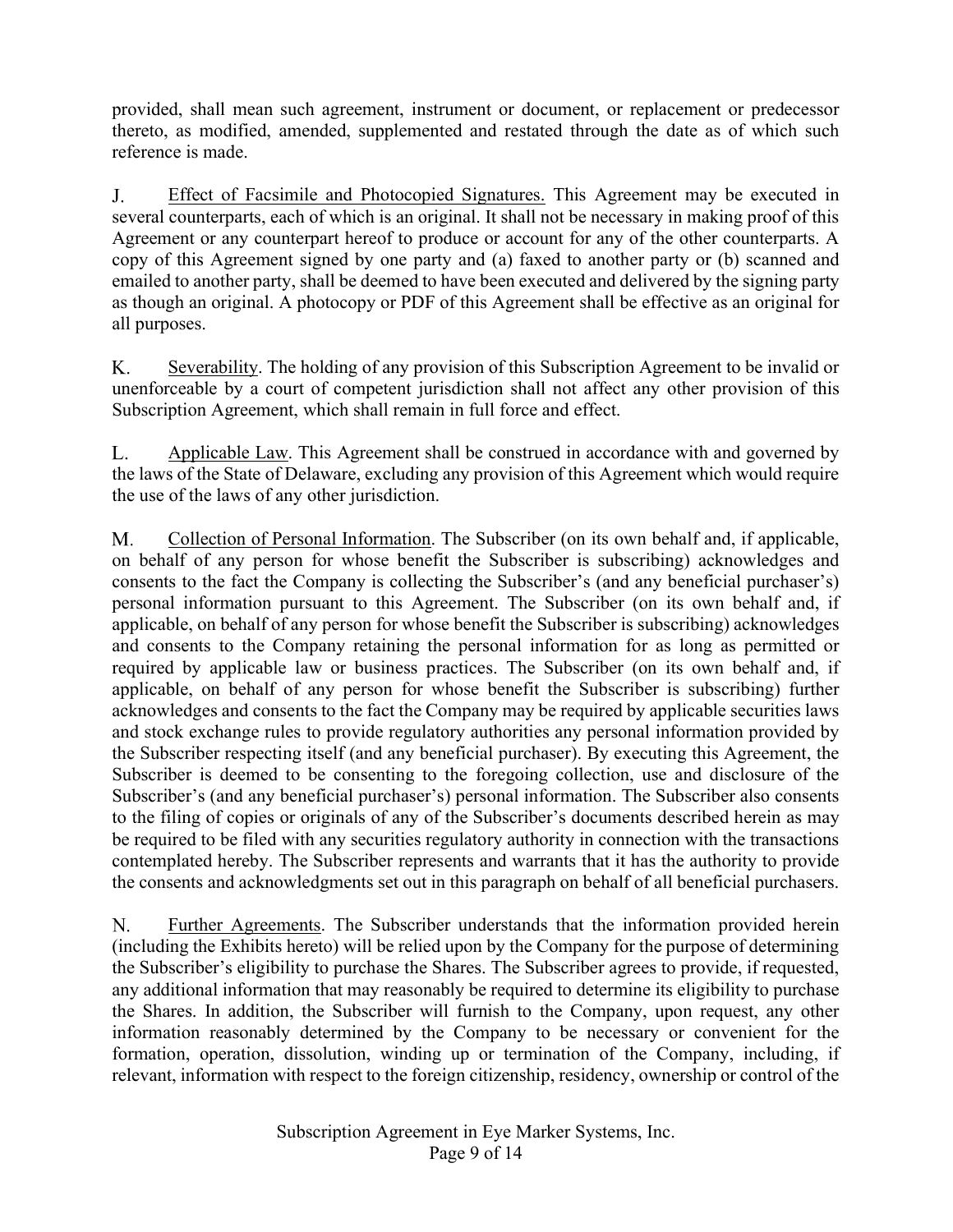Subscriber and its beneficial owners so as to permit the Company to evaluate and comply with any regulatory and tax requirements applicable to the Company or proposed investments of the Company; provided that (i) such other information is in the Subscriber's possession or is available to the Subscriber without unreasonable effort or expense and (ii) the Subscriber's obligation with respect to such other information shall not apply to information that the Subscriber is required by law or agreement to keep confidential. The Subscriber represents, warrants and agrees that it will provide at the request of the Company a properly completed Form W-8BEN, W-8IMY, W-8EXP, W-8ECI or W-9, as appropriate (a "Withholding Certificate"), and the Subscriber shall cooperate with the Company upon the Company's request to update and maintain such Withholding Certificate in a timely manner. The Subscriber agrees to execute promptly and provide to the Company in a timely manner any tax documentation that may reasonably be required by the Company.

No Legal Advice. The Subscriber acknowledges that the Subscriber has been advised to O. consult with the Subscriber's own attorney regarding legal matters concerning the Company and to consult with the Subscriber's tax advisor regarding the tax consequences of participating in the Company. The Subscriber has consulted to the extent deemed appropriate by the Subscriber with the Subscriber's own advisers as to the financial, tax, legal and related matters concerning an investment in Shares and on that basis believes that an investment in the Shares is suitable and appropriate for the Subscriber.

Survival of Agreements, Representations and Warranties, etc. All agreements, P. representations and warranties contained herein by either party will survive the execution and delivery of this Agreement and the sale and purchase of the Shares in the Company until the termination of the applicable statute of limitations.

Purchase Payment. The aggregate Purchase Price shall be paid to the Company in cash,  $Q_{\cdot}$ check or via wire transfer simultaneously with the Subscriber's entry into this Agreement.

Amount of Subscription. The undersigned hereby subscribes to purchase R. the number of Shares set forth below in consideration for the aggregate Purchase Price set forth below, with each Share being purchased for \$4.00.

This Agreement is executed this  $\qquad \qquad$  day of  $\qquad \qquad$ , 20  $\qquad \qquad$ .

## "PURCHASER"

Check enclosed in the amount of \$\_\_\_\_\_\_\_\_\_\_\_\_\_\_\_\_ or ACH or Wire Transfer Sent in the Amount of \$\_\_\_\_\_\_\_\_\_\_\_\_\_\_\_\_.

Subscribed for \_\_\_\_\_\_\_\_\_\_\_\_\_\_\_\_ Shares.

Are you a licensed Broker/Dealer, Bank or Trust company and/or Insurance Company?

Yes No

Subscription Agreement in Eye Marker Systems, Inc. Page 10 of 14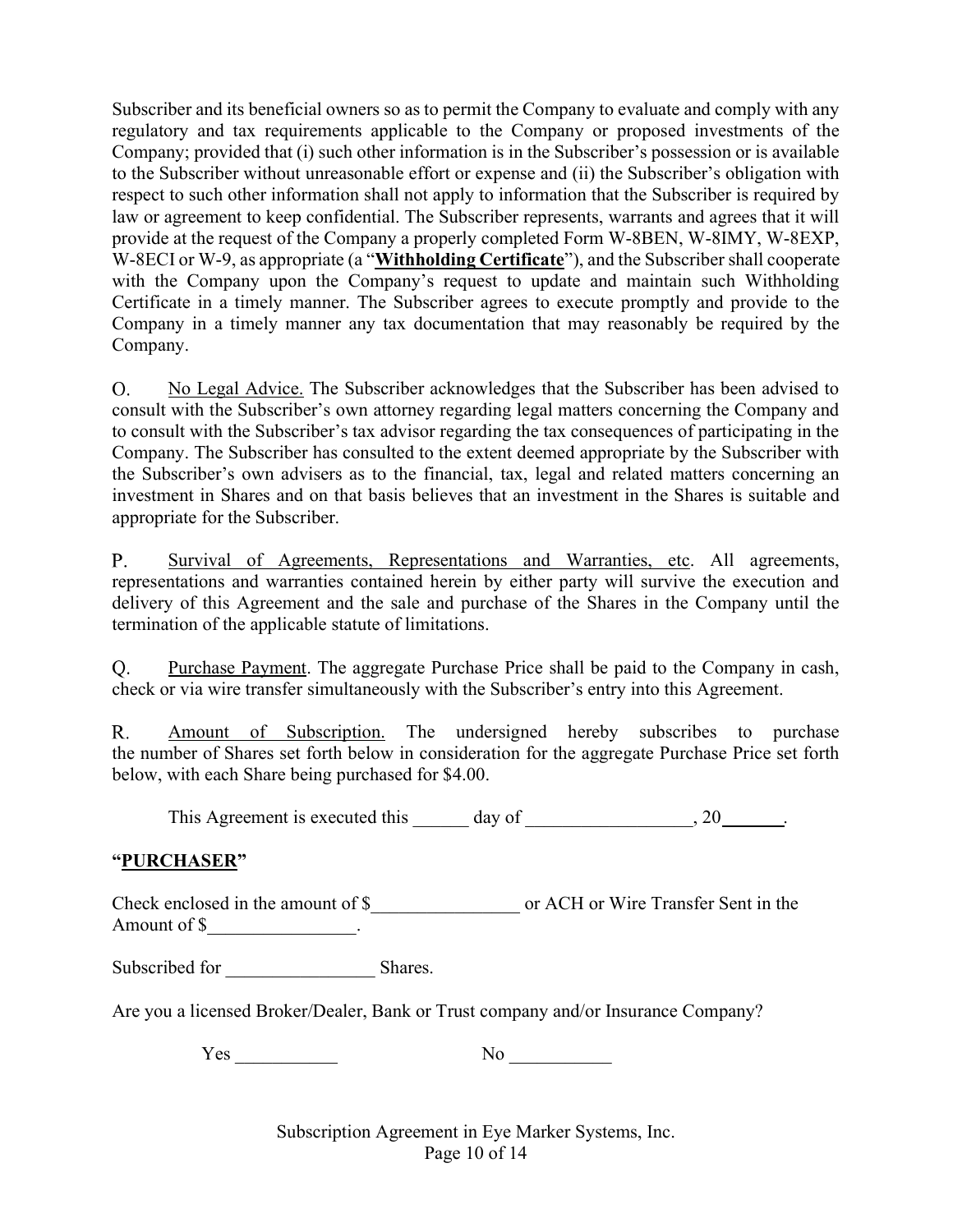## Signature of Subscriber (Individual)

The undersigned herewith subscribes for the number of Shares set forth above. By signing below, I expressly agree that the electronic signature below (if applicable) or my natural signature below constitutes my signature, and my acceptance and agreement to the Subscription Agreement. I further declare, by my signature below, under penalty of perjury under the laws of the State of Residence provided below, that the foregoing is true and correct.

| <b>SUBSCRIBER:</b>     | <b>SUBSCRIBER</b>                    |  |  |
|------------------------|--------------------------------------|--|--|
|                        | <i>(if Shares are held jointly):</i> |  |  |
| Printed Name:          | Printed Name:                        |  |  |
| <b>Street Address:</b> | <b>Street Address:</b>               |  |  |
| City & State:          | City & State:                        |  |  |
| Zip Code:              | Zip Code:                            |  |  |
| Phone:                 | Phone:                               |  |  |
| Email:                 | Email:                               |  |  |
| State of Residence:    | State of Residence:                  |  |  |
| SSN:                   | SSN:                                 |  |  |
| Date:                  | Date:                                |  |  |
| Signature:             | Signature:                           |  |  |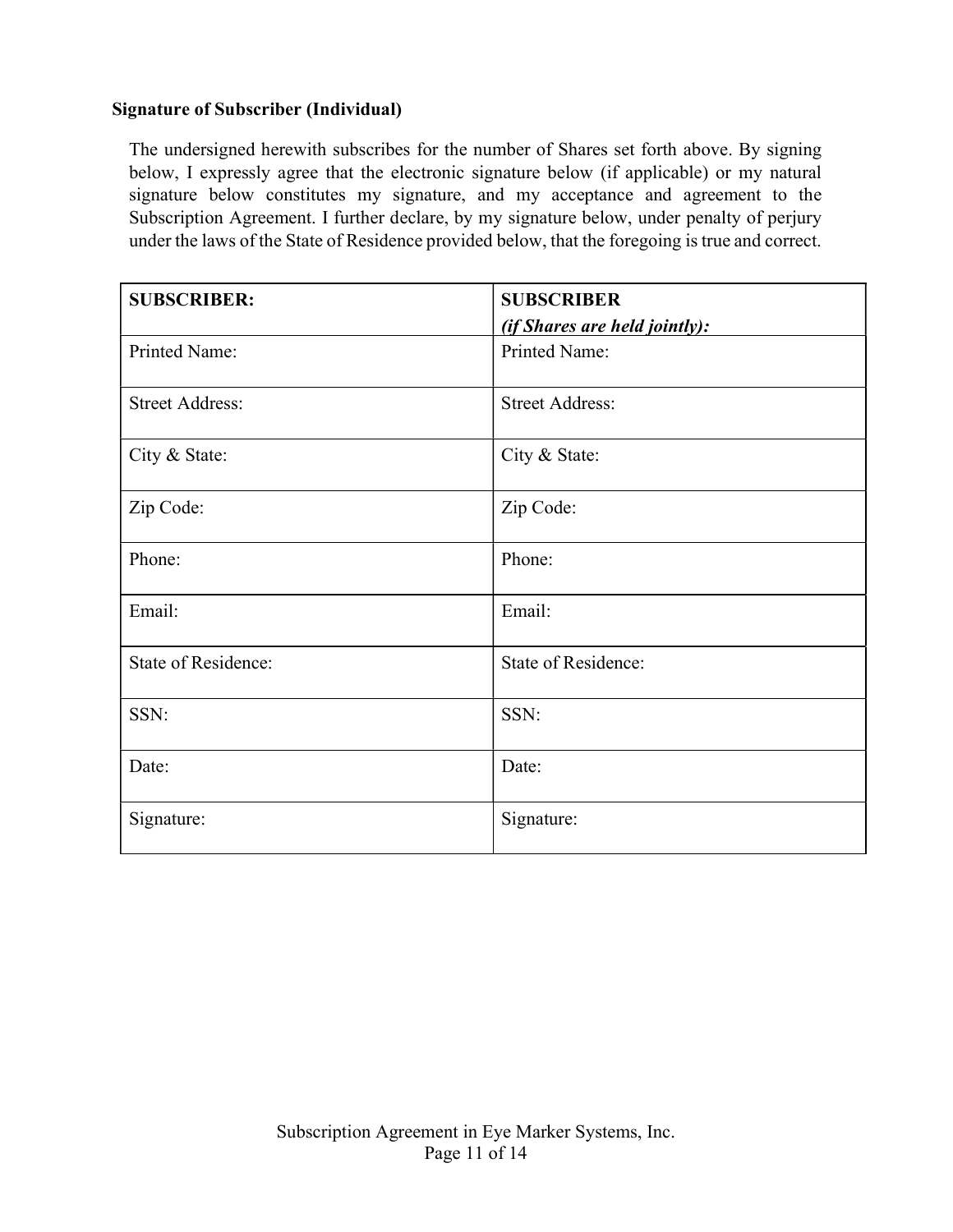# Signature of Subscriber (Entity)

The undersigned herewith subscribes for the number of Shares set forth above. By signing below, I expressly agree that the electronic signature below (if applicable) or my natural signature below constitutes my signature, and my acceptance and agreement to the Subscription Agreement. I further declare, by my signature below, under penalty of perjury under the laws of the State of Residence provided below, that the foregoing is true and correct.

| <b>SUBSCRIBER:</b>     |
|------------------------|
| By:                    |
| Its:                   |
| <b>Street Address:</b> |
| City & State:          |
| Zip Code:              |
| Phone:                 |
| Email:                 |
| State of Organization: |
| Taxpayer ID No.:       |
| Date:                  |
| Signature:             |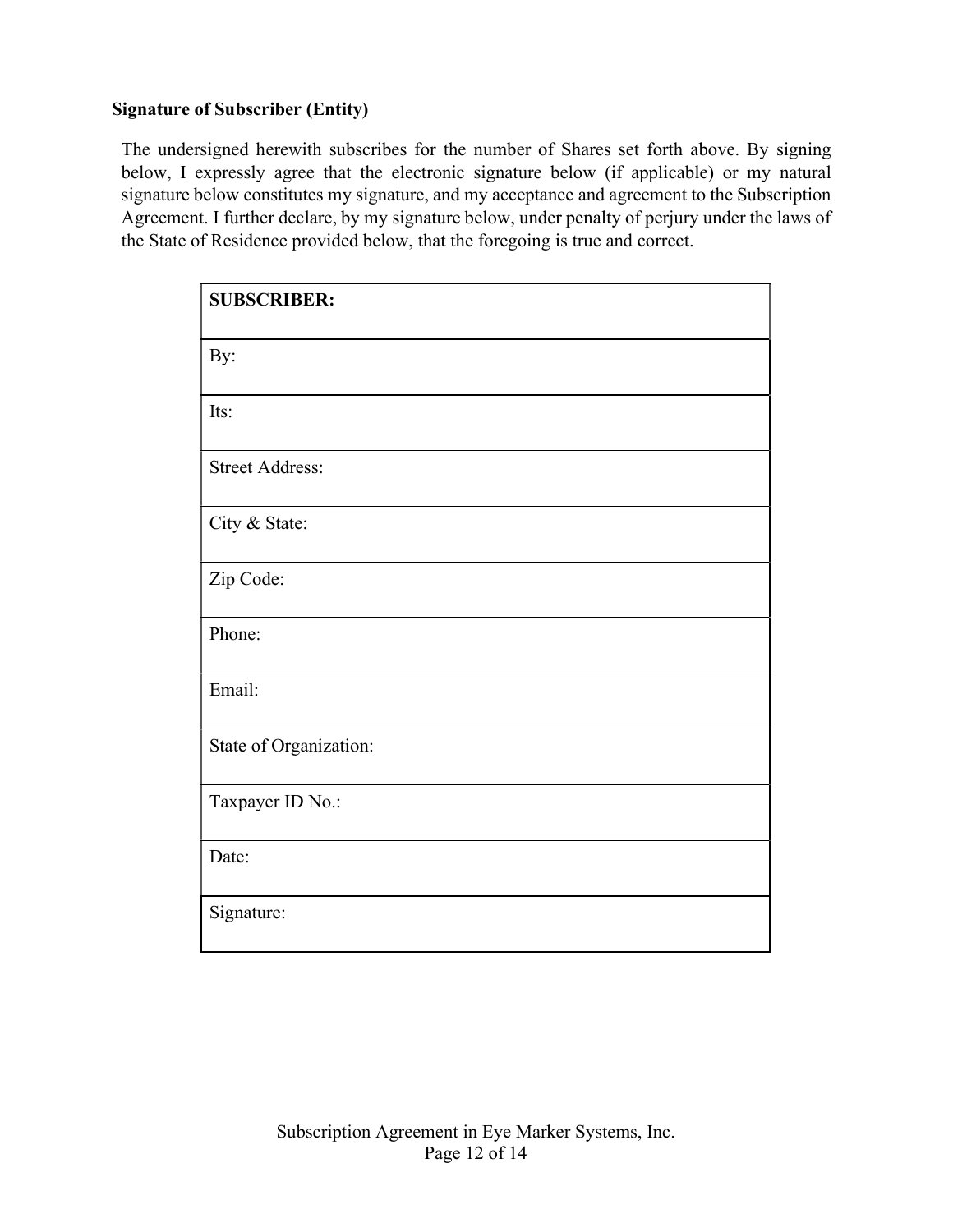# Signature of Subscriber (Self-Directed IRA)

IF YOU ARE SUBSCRIBING VIA YOUR SELF-DIRECTED INDIVIDUAL RETIREMENT ACCOUNT, HAVE YOUR CUSTODIAN COMPLETE THIS IRA CUSTODIAN SECTION OF THIS PAGE AFTER YOU COMPLETE THE REST OF THE SUBSCRIPTION AGREEMENT AND INSERT YOUR PERSONAL INFORMATION BELOW.

The undersigned herewith subscribes for the number of Shares set forth above. By signing below, I expressly agree that the electronic signature below (if applicable) or my natural signature below constitutes my signature, and my acceptance and agreement to the Subscription Agreement. I further declare, by my signature below, under penalty of perjury under the laws of the State of Residence provided below, that the foregoing is true and correct.

| <b>SUBSCRIBER/ACCOUNT HOLDER:</b> | <b>IRA CUSTODIAN:</b>          |
|-----------------------------------|--------------------------------|
| Printed Name:                     | Printed Name:                  |
| <b>Street Address:</b>            | <b>Street Address:</b>         |
| City & State:                     | City & State:                  |
| Zip Code:                         | Zip Code:                      |
| Phone:                            | Phone:                         |
| Email:                            | Email:                         |
| <b>State of Resident:</b>         | Other Information:             |
| SSN:                              | Reference No. (If Applicable): |
| Date:                             | Date:                          |
| Signature:                        | Signature:                     |